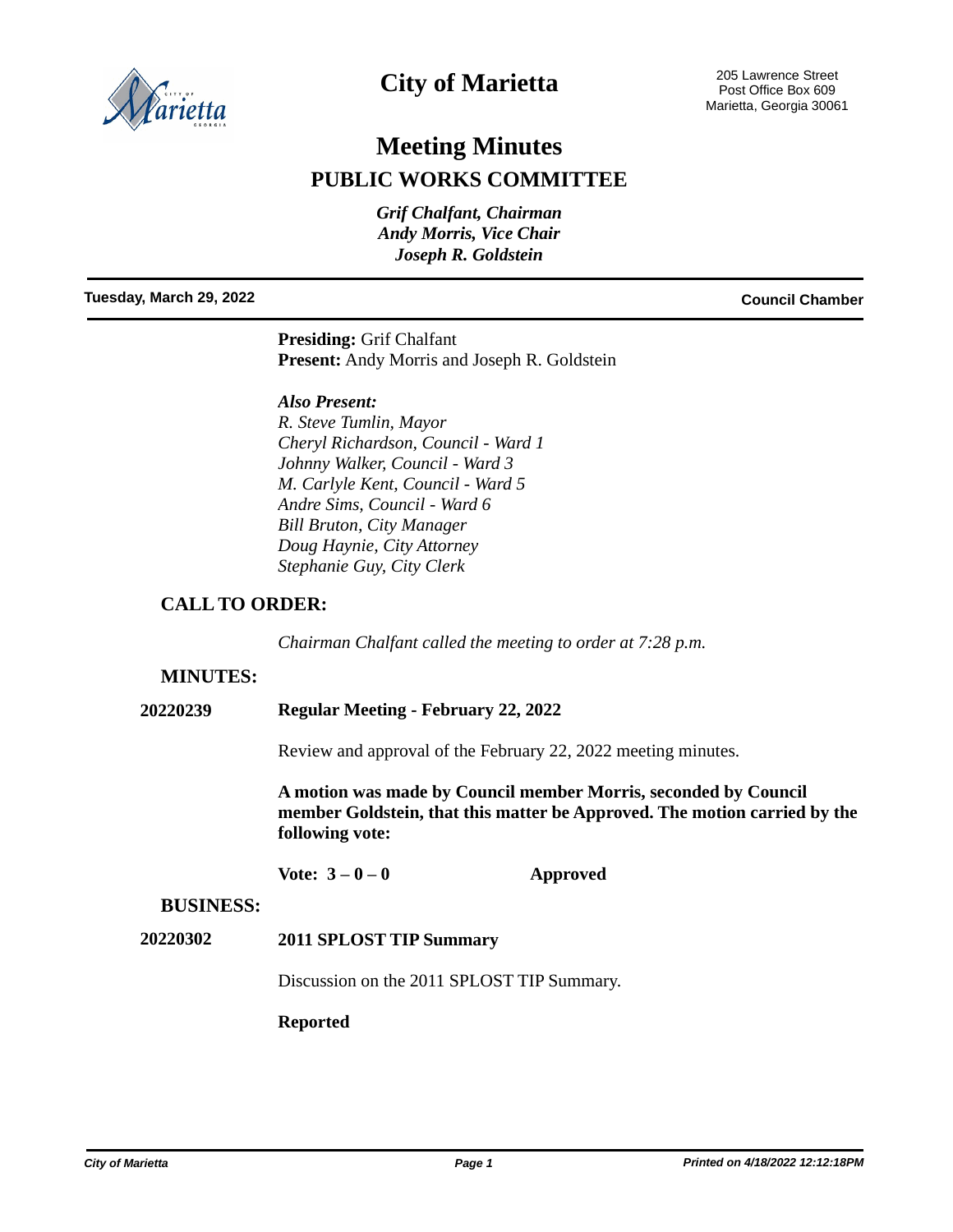| 20220303 | 2016 SPLOST TIP Summary                                                                                                                                                                                                                                             |  |  |
|----------|---------------------------------------------------------------------------------------------------------------------------------------------------------------------------------------------------------------------------------------------------------------------|--|--|
|          | Discussion on the 2016 SPLOST TIP Summary.                                                                                                                                                                                                                          |  |  |
|          | <b>Reported</b>                                                                                                                                                                                                                                                     |  |  |
| 20220304 | February 2022 Public Works Departmental Performance Report                                                                                                                                                                                                          |  |  |
|          | Discussion on the monthly activities of the Public Works Department.                                                                                                                                                                                                |  |  |
|          | <b>Reported</b>                                                                                                                                                                                                                                                     |  |  |
| 20220175 | <b>2022 SPLOST Transportation Project Prioritization</b>                                                                                                                                                                                                            |  |  |
|          | Consideration of prioritization of 2022 SPLOST Transportation Projects                                                                                                                                                                                              |  |  |
|          | <b>Discussed</b>                                                                                                                                                                                                                                                    |  |  |
| 20220305 | <b>Frasier Street Properties</b>                                                                                                                                                                                                                                    |  |  |
|          | Consideration of bids for the parcels at $609 \& 617$ Frasier Street.                                                                                                                                                                                               |  |  |
|          | Motion authorizing Public Works and the City Attorney to reject all bids and to<br>readvertise the parcels at 609 & 617 Frasier Street for sale with a minimum bid<br>of \$80,000.00 per parcel.                                                                    |  |  |
|          | The motion was made by Council member Goldstein, seconded by Council<br>member Chalfant, that this matter be Recommended for Council Agenda<br>Non-Consent. The motion carried by the following vote:                                                               |  |  |
|          | Vote: $3 - 0 - 0$<br><b>Recommended for Council Agenda Non-Consent</b>                                                                                                                                                                                              |  |  |
| 20220306 | <b>Proposed Revision to the Flood Plain Management/Flood Prevention</b><br>Ordinance                                                                                                                                                                                |  |  |
|          | Proposed update and revision to address comments from a recent audit by ISO to<br>protect the public health, safety, environment, and general welfare and to<br>minimize public and private losses due to flooding and set the standards for<br>manufactured homes. |  |  |
|          | Motion adopting the revised Flood Plain Management/Flood Prevention<br>Ordinance.                                                                                                                                                                                   |  |  |
|          | The motion was made by Council member Morris, seconded by Council<br>member Goldstein, that this matter be Recommended for Approval –<br><b>Consent Agenda. The motion carried by the following vote:</b>                                                           |  |  |
|          | Vote: $3 - 0 - 0$<br><b>Recommended for Approval – Consent Agenda</b>                                                                                                                                                                                               |  |  |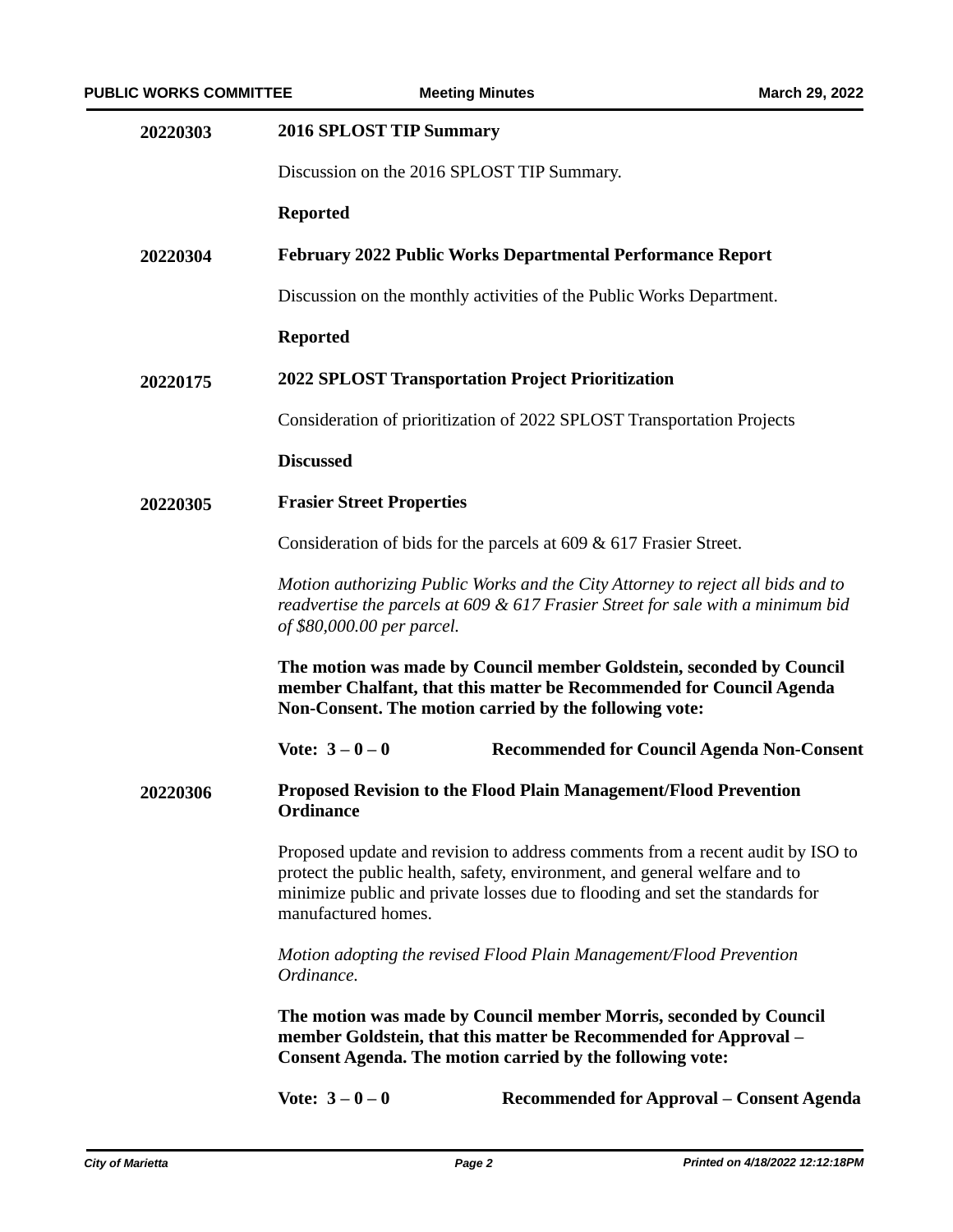| 20220310 | <b>Powder Springs Street and Club Drive</b> |  |
|----------|---------------------------------------------|--|
|----------|---------------------------------------------|--|

Consideration of closing Club Drive at Powder Springs Street and Club Drive.

*Motion authorizing Public Works to close Club Drive at Powder Springs Street and extend the sidewalk across Club Drive as part of the Powder Springs Street Streetscape Project.*

**The motion was made by Council member Morris, seconded by Council member Goldstein, that this matter be Recommended for Approval – Consent Agenda. The motion carried by the following vote:**

```
Vote: 3 – 0 – 0 Recommended for Approval – Consent Agenda
```
#### **20220307 Trammell Street Traffic Calming**

Trammell Street Traffic Calming Proposal.

*Motion authorizing Public Works to install one (1) speed table, two (2) No Parking zone, and stripe the centerline of the roadway on Trammell Street with an estimated total cost of \$3,725.00.*

*Public Hearing Required*

**The motion was made by Council member Morris, seconded by Council member Goldstein, that this matter be Recommended for Council Agenda Non-Consent. The motion carried by the following vote:**

**Vote: 3 – 0 – 0 Recommended for Council Agenda Non-Consent**

**20220308 Park Street Traffic Calming**

Park Street Traffic Calming Proposal.

*Motion authorizing Public Works to install two (2) driver feedback signs and one (1) Rapid Flashing Beacon for a pedestrian crossing at the intersection of Park Street and Armstrong Street on Park Street with an estimated cost of \$26,800.00.*

*Public Hearing Required*

**The motion was made by Council member Goldstein, seconded by Council member Morris, that this matter be Recommended for Council Agenda Non-Consent. The motion carried by the following vote:**

**Vote: 3 – 0 – 0 Recommended for Council Agenda Non-Consent**